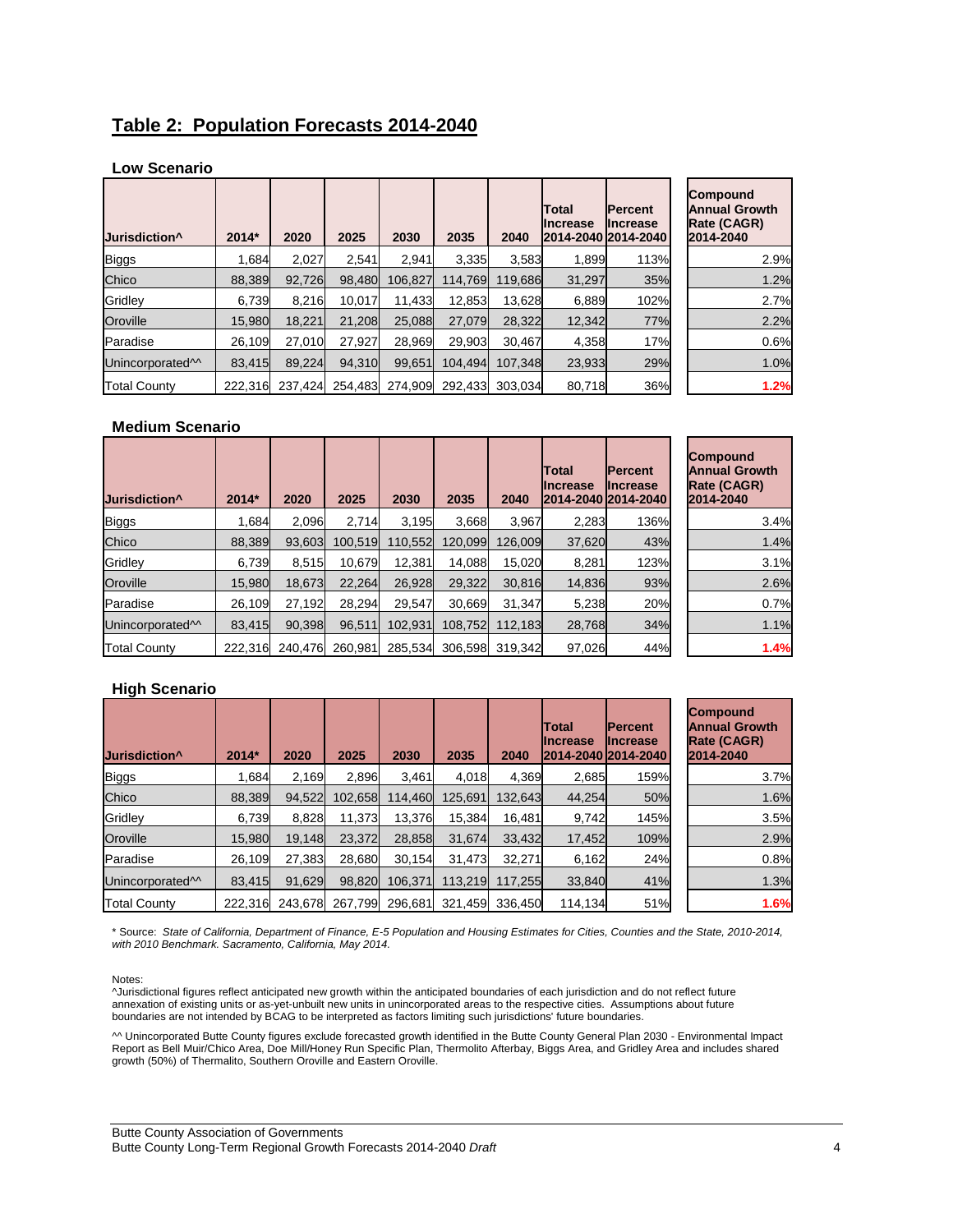# **TABLE OF CONTENTS**

# **INDEX OF TABLES**

# **APPENDICES**

Appendix 1: Preliminary County Level Updates (08/22/14) Appendix 2: Preliminary Jurisdiction Level Updates (10/14/14)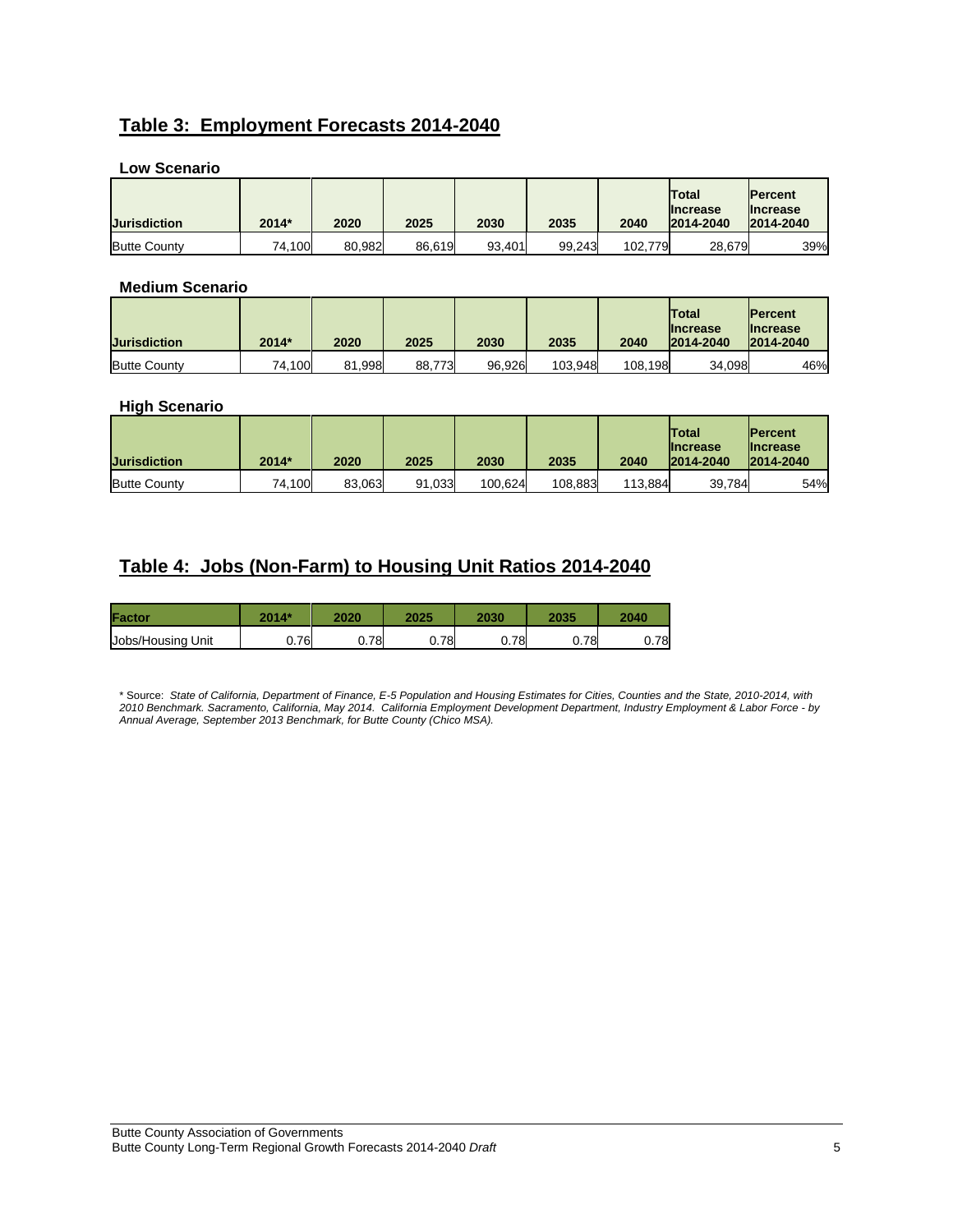# **INTRODUCTION**

Approximately every four years, the Butte County Association of Governments (BCAG) prepares long-term regional growth forecasts of housing, population, and employment for the Butte County area. Once prepared, the forecasts are utilized in developing BCAG's Metropolitan Transportation Plan (MTP), Sustainable Communities Strategy (SCS), Air Quality Conformity Determination, and Regional Housing Needs Plan and provides data support for BCAG's regional Travel Demand Model. Local land use planning agencies may also elect to utilize the forecasts for preparing district plans or city and county long range plans.

As in the past, the forecasts have been developed by BCAG in consultation with its Planning Directors Group which consists of representatives from each of BCAG's local jurisdiction members and the Butte Local Agency Formation Commission. Each of the local jurisdictions provided valuable input regarding the anticipated amount of growth within their respective planning areas.

A low, medium, and high scenario has been developed for each forecast of housing, population, and employment. The use of these scenarios provides for increased flexibility when utilizing the forecast for long-term planning and alleviates some of the uncertainty inherent in long range projections.

The regional growth forecasts will be updated again during the 2018/19 fiscal year in preparation for BCAG's 2020 MTP/SCS and to ensure that any unexpected trends will be integrated into the forecasts.

# **APPROACH**

The growth forecasts presented in this document represent a revision of the 2010-2035 forecasts developed during the 2010/11 fiscal year and utilized in preparing the 2016 MTP/SCS. This revision approach has been taken given the extensive amount of effort put forth by BCAG and the local agencies in developing the 2010-2035 forecasts, the lack of available grant funding to assist with its development, and minimal changes in local land use plans. As revised, the forecasts meet both state and federal transportation planning requirements.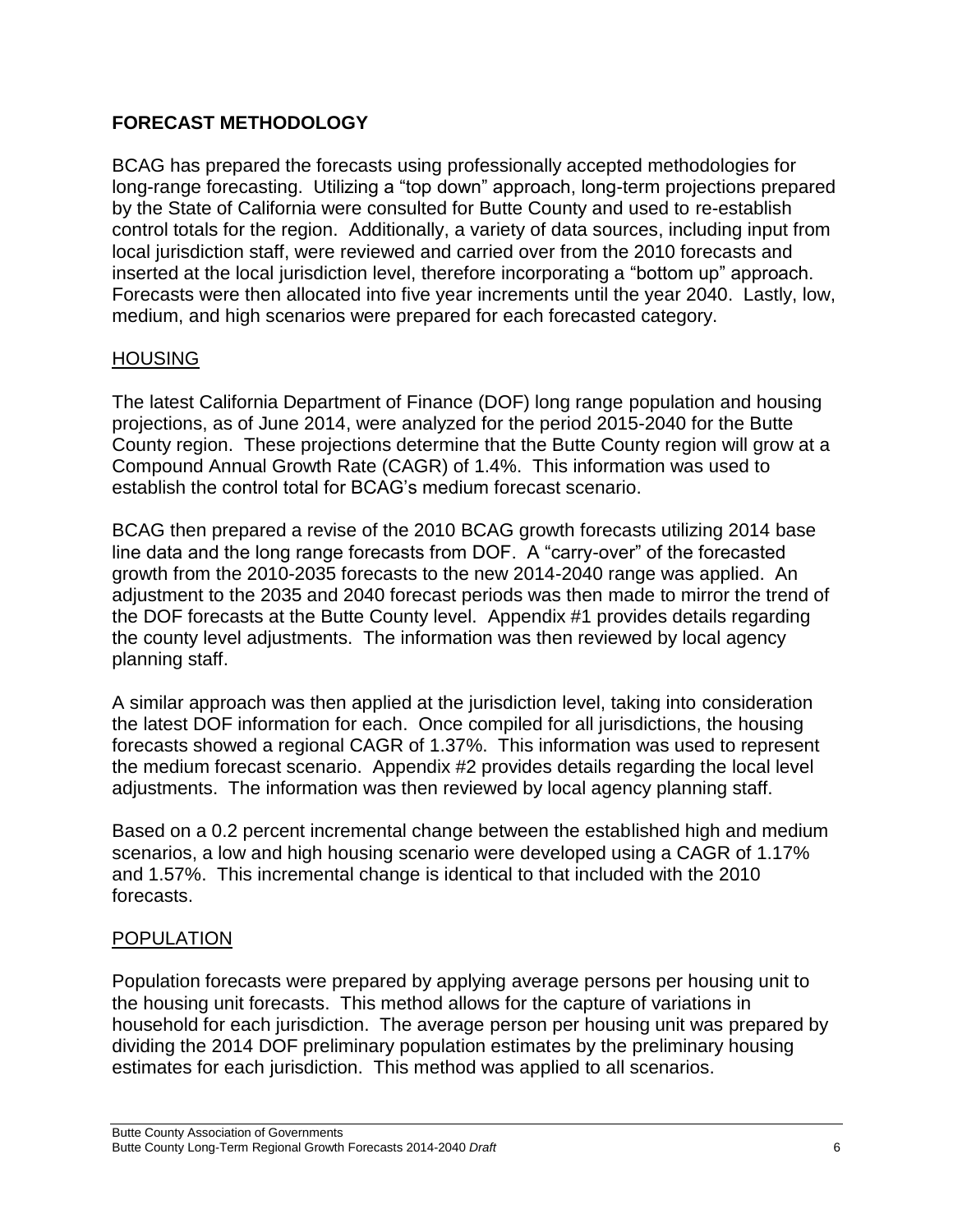# **REGIONAL FORECASTS**

In comparison to the regional forecasts prepared by BCAG in 2010, the 2014 forecasts present a similar growth trend with each of the first three projection periods (2020, 2025, and 2030) showing increased population growth over the previous. Between the years 2014 and 2030, the forecasts show a compound annual growth rate (CAGR) of 1.54% for the medium scenario. However, unlike the 2010 forecasts, the 2014 forecasts capture a greater return to the slower growth anticipated statewide for the 10 year period from 2030 to 2040. Between the years 2030 and 2040, the forecasts show a CAGR of 1.11% for the medium scenario.

As previously observed in BCAG's 2006 and 2010 growth forecasts, jurisdictions in the southern portions of the region are projected to absorb a greater percentage of the regional growth then achieved in past growth trends. The cities of Biggs and Gridley are forecasted to, at a minimum, double in population by the year 2040 and the City of Oroville is projected to see between 77% and 109% increases over the next 26 years. While the greatest amount of growth will continue to be occurring in the Chico area with a forecasted range of 13,507 – 19,099 new housing units by the year 2040.

Employment is on track with forecasts prepared in 2010. The 2014 jobs to housing unit ratio met the forecasts of 0.76, an increase from 0.74 year 2010 levels. The rebound is projected to continue with a return to historic long term levels 0.78 jobs per housing unit in 2020 and into the horizon year of 2040.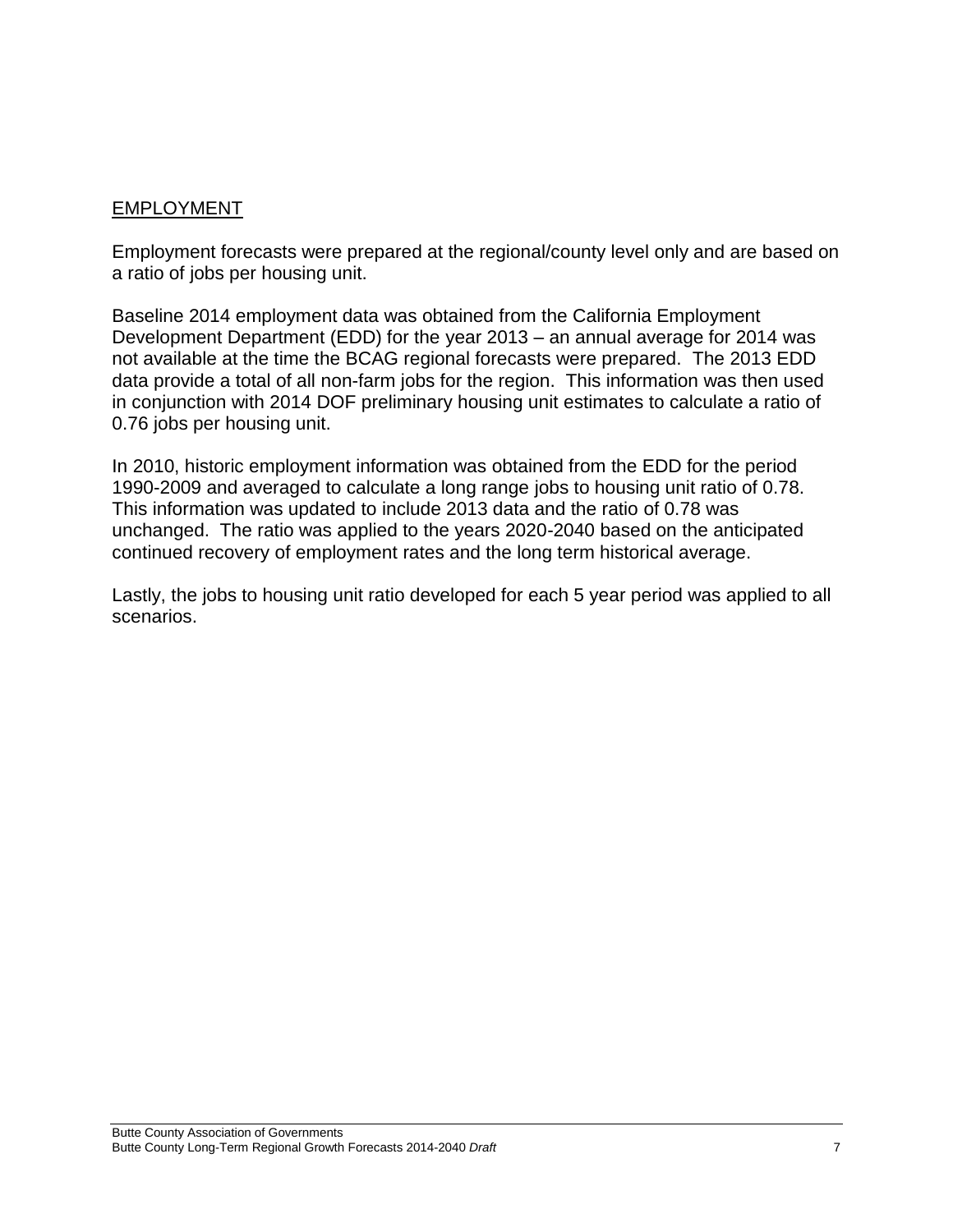## **Table 1: Housing Forecasts 2014-2040**

### **Low Scenario**

| Jurisdiction <sup>^</sup>    | 2014*  | 2020    | 2025    | 2030    | 2035    | 2040    | <b>Total</b><br><b>Increase</b> | <b>IPercent</b><br>IIncrease<br>2014-2040 2014-2040 | Compound<br><b>Annual Growth</b><br>Rate (CAGR)<br>2014-2040 |
|------------------------------|--------|---------|---------|---------|---------|---------|---------------------------------|-----------------------------------------------------|--------------------------------------------------------------|
| <b>Biggs</b>                 | 613    | 738     | 925     | 1,071   | 1,214   | 1,304   | 691                             | 113%                                                | 2.95%                                                        |
| Chico                        | 38.146 | 40.018  | 42.501  | 46.103  | 49,531  | 51,653  | 13,507                          | 35%                                                 | 1.17%                                                        |
| Gridley                      | 2,482  | 3.026   | 3,689   | 4,211   | 4,734   | 5,019   | 2,537                           | 102%                                                | 2.75%                                                        |
| Oroville                     | 6.408  | 7,306   | 8.504   | 10.060  | 10,859  | 11,357  | 4,949                           | 77%                                                 | 2.23%                                                        |
| Paradise                     | 13,023 | 13,472  | 13,930  | 14,450  | 14,915  | 15,197  | 2,174                           | 17%                                                 | 0.60%                                                        |
| Unincorporated <sup>11</sup> | 36,707 | 39,263  | 41,501  | 43,851  | 45.982  | 47,238  | 10,531                          | 29%                                                 | 0.97%                                                        |
| <b>Total County</b>          | 97,379 | 103.823 | 111.050 | 119,745 | 127,235 | 131.768 | 34,389                          | 35%                                                 | 1.17%                                                        |

### **Medium Scenario**

| Jurisdiction <sup>^</sup>    | 2014*  | 2020    | 2025    | 2030    | 2035    | 2040    | <b>Total</b><br>Increase<br>2014-2040 2014-2040 | <b>IPercent</b><br><b>Increase</b> | Compound<br><b>Annual Growth</b><br>Rate (CAGR)<br>2014-2040 |
|------------------------------|--------|---------|---------|---------|---------|---------|-------------------------------------------------|------------------------------------|--------------------------------------------------------------|
| <b>Biggs</b>                 | 613    | 763     | 988     | 1,163   | 1,335   | 1.444   | 831                                             | 136%                               | 3.35%                                                        |
| Chico                        | 38.146 | 40.396  | 43.381  | 47.711  | 51.831  | 54.382  | 16,236                                          | 43%                                | 1.37%                                                        |
| Gridley                      | 2,482  | 3,136   | 3,933   | 4.560   | 5,189   | 5,532   | 3,050                                           | 123%                               | 3.13%                                                        |
| Oroville                     | 6.408  | 7.488   | 8.928   | 10.798  | 11.758  | 12.357  | 5.949                                           | 93%                                | 2.56%                                                        |
| Paradise                     | 13,023 | 13,563  | 14,113  | 14.738  | 15.298  | 15,636  | 2,613                                           | 20%                                | 0.71%                                                        |
| Unincorporated <sup>11</sup> | 36.707 | 39.779  | 42.469  | 45.294  | 47.856  | 49.365  | 12,658                                          | 34%                                | 1.15%                                                        |
| <b>Total County</b>          | 97,379 | 105.125 | 113.812 | 124.264 | 133,266 | 138,716 | 41,337                                          | 42%                                | 1.37%                                                        |

### **High Scenario**

| Jurisdiction <sup>^</sup>    | $2014*$ | 2020    | 2025    | 2030    | 2035    | 2040    | <b>Total</b><br><b>Increase</b><br>2014-2040 2014-2040 | <b>IPercent</b><br><b>Increase</b> | <b>Compound</b><br><b>Annual Growth</b><br>Rate (CAGR)<br>2014-2040 |
|------------------------------|---------|---------|---------|---------|---------|---------|--------------------------------------------------------|------------------------------------|---------------------------------------------------------------------|
| <b>Biggs</b>                 | 613     | 789     | 1.054   | 1,260   | 1,463   | 1,590   | 977                                                    | 159%                               | 3.73%                                                               |
| Chico                        | 38.146  | 40,793  | 44,304  | 49.398  | 54.244  | 57,245  | 19,099                                                 | 50%                                | 1.57%                                                               |
| Gridley                      | 2.482   | 3,251   | 4,189   | 4.926   | 5,666   | 6,070   | 3,588                                                  | 145%                               | 3.50%                                                               |
| Oroville                     | 6,408   | 7,678   | 9,372   | 11,572  | 12.701  | 13,406  | 6,998                                                  | 109%                               | 2.88%                                                               |
| Paradise                     | 13,023  | 13,658  | 14,305  | 15,040  | 15,699  | 16,097  | 3,074                                                  | 24%                                | 0.82%                                                               |
| Unincorporated <sup>11</sup> | 36,707  | 40,321  | 43,485  | 46,808  | 49,821  | 51,597  | 14,890                                                 | 41%                                | 1.32%                                                               |
| <b>Total County</b>          | 97.379  | 106.491 | 116.710 | 129,005 | 139.594 | 146.005 | 48,626                                                 | 50%                                | 1.57%                                                               |

\* Source: *State of California, Department of Finance, E-5 Population and Housing Estimates for Cities, Counties and the State, 2010-2014, with 2010 Benchmark. Sacramento, California, May 2014.*

#### Notes:

^ Jurisdictional figures reflect anticipated new growth within the anticipated boundaries of each jurisdiction and do not reflect future annexation of existing units or as-yet-unbuilt new units in unincorporated areas to the respective cities. Assumptions about future boundaries are not intended by BCAG to be interpreted as factors limiting such jurisdictions' future boundaries.

^^ Unincorporated Butte County figures exclude forecasted growth identified in the Butte County General Plan 2030 - Environmental Impact Report as Bell Muir/Chico Area, Doe Mill/Honey Run Specific Plan, Thermolito Afterbay, Biggs Area, and Gridley Area and includes shared growth (50%) of Thermalito, Southern Oroville and Eastern Oroville.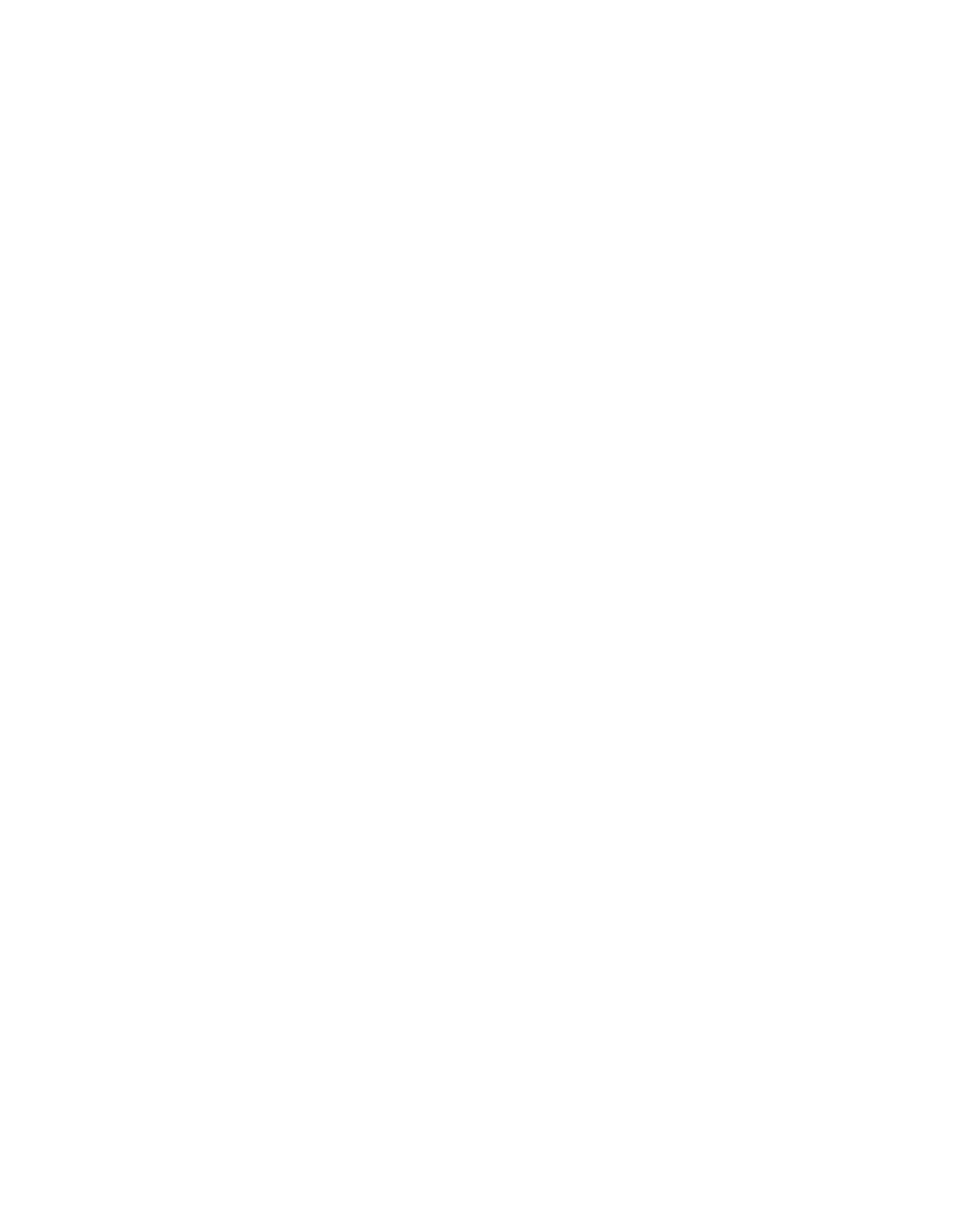| <b>Low Scenario</b> |
|---------------------|
|---------------------|

| Jurisdiction <sup>^</sup>    | 2014*   | 2020    | 2025    | 2030    | 2035    | 2040    | Total<br><b>Increase</b> | <b>Percent</b><br><b>Increase</b><br>2014-2040 2014-2040 | Compound<br><b>Annual Growth</b><br>Rate (CAGR)<br>2014-2040 |
|------------------------------|---------|---------|---------|---------|---------|---------|--------------------------|----------------------------------------------------------|--------------------------------------------------------------|
| <b>Biggs</b>                 | 1,684   | 2,027   | 2.541   | 2.941   | 3,335   | 3,583   | 1,899                    | 113%                                                     | 2.9%                                                         |
| Chico                        | 88.389  | 92.726  | 98.480  | 106.827 | 114.769 | 119.686 | 31,297                   | 35%                                                      | 1.2%                                                         |
| Gridley                      | 6,739   | 8.216   | 10.017  | 11.433  | 12,853  | 13,628  | 6,889                    | 102%                                                     | 2.7%                                                         |
| Oroville                     | 15.980  | 18.221  | 21.208  | 25.088  | 27.079  | 28.322  | 12,342                   | 77%                                                      | 2.2%                                                         |
| Paradise                     | 26.109  | 27,010  | 27.927  | 28.969  | 29.903  | 30,467  | 4,358                    | 17%                                                      | 0.6%                                                         |
| Unincorporated <sup>11</sup> | 83.415  | 89.224  | 94.310  | 99.651  | 104.494 | 107.348 | 23,933                   | 29%                                                      | 1.0%                                                         |
| <b>Total County</b>          | 222.316 | 237.424 | 254.483 | 274.909 | 292.433 | 303.034 | 80,718                   | 36%                                                      | 1.2%                                                         |

# **pound And Growth Rate (CAGR) 2014-2040**

### **Medium Scenario**

| Jurisdiction <sup>^</sup>    | 2014*   | 2020    | 2025    | 2030    | 2035    | 2040    | Total<br><b>Increase</b> | <b>Percent</b><br><b>Increase</b><br>2014-2040 2014-2040 | Compound<br><b>Annual Growth</b><br>Rate (CAGR)<br>2014-2040 |
|------------------------------|---------|---------|---------|---------|---------|---------|--------------------------|----------------------------------------------------------|--------------------------------------------------------------|
| <b>Biggs</b>                 | 1.684   | 2.096   | 2.714   | 3.195   | 3.668   | 3.967   | 2,283                    | 136%                                                     | 3.4%                                                         |
| Chico                        | 88.389  | 93.603  | 100.519 | 110.552 | 120.099 | 126.009 | 37.620                   | 43%                                                      | 1.4%                                                         |
| Gridley                      | 6,739   | 8.515   | 10.679  | 12.381  | 14.088  | 15,020  | 8,281                    | 123%                                                     | 3.1%                                                         |
| Oroville                     | 15.980  | 18.673  | 22.264  | 26.928  | 29.322  | 30.816  | 14,836                   | 93%                                                      | 2.6%                                                         |
| Paradise                     | 26.109  | 27.192  | 28.294  | 29,547  | 30.669  | 31.347  | 5,238                    | 20%                                                      | 0.7%                                                         |
| Unincorporated <sup>11</sup> | 83.415  | 90.398  | 96,511  | 102.931 | 108.752 | 112.183 | 28,768                   | 34%                                                      | 1.1%                                                         |
| <b>Total County</b>          | 222.316 | 240.476 | 260.981 | 285.534 | 306,598 | 319.342 | 97,026                   | 44%                                                      | 1.4%                                                         |

### **High Scenario**

| Jurisdiction <sup>^</sup>    | 2014*   | 2020    | 2025    | 2030    | 2035    | 2040    | Total<br><b>Increase</b> | <b>IPercent</b><br>IIncrease<br>2014-2040 2014-2040 | <b>Compound</b><br><b>Annual Growth</b><br>Rate (CAGR)<br>2014-2040 |
|------------------------------|---------|---------|---------|---------|---------|---------|--------------------------|-----------------------------------------------------|---------------------------------------------------------------------|
| <b>Biggs</b>                 | 1,684   | 2,169   | 2.896   | 3.461   | 4,018   | 4.369   | 2,685                    | 159%                                                | 3.7%                                                                |
| Chico                        | 88.389  | 94.522  | 102.658 | 114.460 | 125.691 | 132.643 | 44,254                   | 50%                                                 | 1.6%                                                                |
| Gridley                      | 6,739   | 8,828   | 11,373  | 13.376  | 15,384  | 16.481  | 9,742                    | 145%                                                | 3.5%                                                                |
| Oroville                     | 15.980  | 19.148  | 23,372  | 28,858  | 31.674  | 33,432  | 17,452                   | 109%                                                | 2.9%                                                                |
| Paradise                     | 26.109  | 27,383  | 28.680  | 30.154  | 31,473  | 32,271  | 6,162                    | 24%                                                 | 0.8%                                                                |
| Unincorporated <sup>11</sup> | 83.415  | 91.629  | 98,820  | 106.371 | 113.219 | 117.255 | 33,840                   | 41%                                                 | 1.3%                                                                |
| <b>Total County</b>          | 222.316 | 243.678 | 267.799 | 296.681 | 321.459 | 336.450 | 114,134                  | 51%                                                 | 1.6%                                                                |

\* Source: *State of California, Department of Finance, E-5 Population and Housing Estimates for Cities, Counties and the State, 2010-2014, with 2010 Benchmark. Sacramento, California, May 2014.*

Notes:

^Jurisdictional figures reflect anticipated new growth within the anticipated boundaries of each jurisdiction and do not reflect future annexation of existing units or as-yet-unbuilt new units in unincorporated areas to the respective cities. Assumptions about future boundaries are not intended by BCAG to be interpreted as factors limiting such jurisdictions' future boundaries.

^^ Unincorporated Butte County figures exclude forecasted growth identified in the Butte County General Plan 2030 - Environmental Impact Report as Bell Muir/Chico Area, Doe Mill/Honey Run Specific Plan, Thermolito Afterbay, Biggs Area, and Gridley Area and includes shared growth (50%) of Thermalito, Southern Oroville and Eastern Oroville.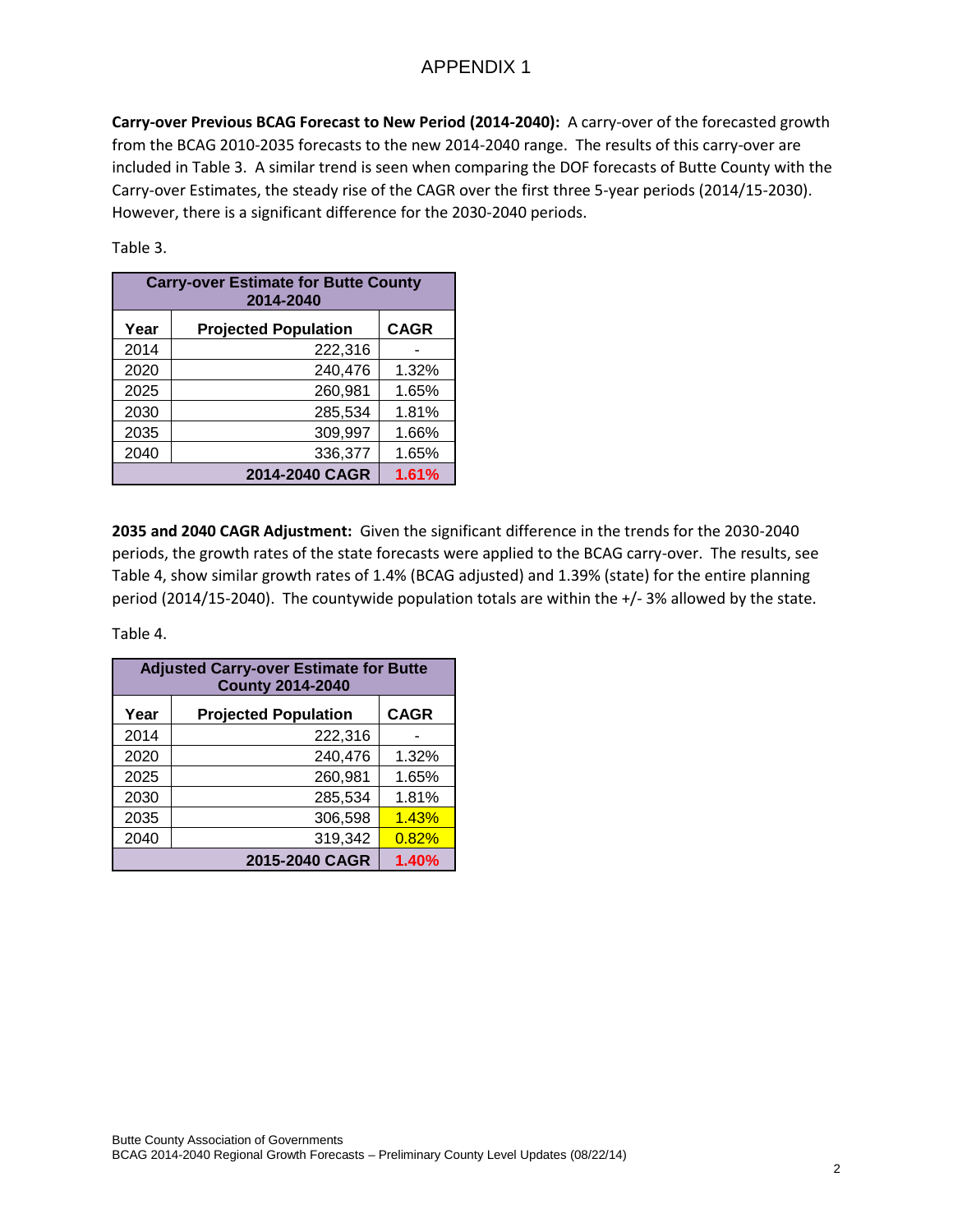# **Table 3: Employment Forecasts 2014-2040**

### **Low Scenario**

| <b>Jurisdiction</b> | 2014*  | 2020   | 2025   | 2030   | 2035   | 2040    | Total<br><b>Increase</b><br>2014-2040 | <b>IPercent</b><br><b>Increase</b><br>2014-2040 |
|---------------------|--------|--------|--------|--------|--------|---------|---------------------------------------|-------------------------------------------------|
| <b>Butte County</b> | 74.100 | 80.982 | 86.619 | 93.401 | 99,243 | 102.779 | 28.679                                | 39%                                             |

### **Medium Scenario**

| <b>Jurisdiction</b> | 2014*  | 2020   | 2025   | 2030   | 2035    | 2040    | <b>Total</b><br><b>Increase</b><br>2014-2040 | <b>IPercent</b><br><b>Increase</b><br>2014-2040 |
|---------------------|--------|--------|--------|--------|---------|---------|----------------------------------------------|-------------------------------------------------|
| <b>Butte County</b> | 74.100 | 81,998 | 88.773 | 96.926 | 103.948 | 108.198 | 34,098                                       | 46%                                             |

### **High Scenario**

| <b>Jurisdiction</b> | 2014*  | 2020   | 2025   | 2030    | 2035    | 2040    | <b>Total</b><br><b>Increase</b><br>2014-2040 | <b>IPercent</b><br><b>Increase</b><br>2014-2040 |
|---------------------|--------|--------|--------|---------|---------|---------|----------------------------------------------|-------------------------------------------------|
| <b>Butte County</b> | 74,100 | 83.063 | 91,033 | 100.624 | 108.883 | 113.884 | 39,784                                       | 54%                                             |

# **Table 4: Jobs (Non-Farm) to Housing Unit Ratios 2014-2040**

| Factor            | $2014*$    | 2020 | 2025 | 2030 | 2035       | 2040 |
|-------------------|------------|------|------|------|------------|------|
| Jobs/Housing Unit | 76<br>v. 1 | ບ.78 | 0.78 | 0.78 | 78<br>ν. ε | 0.78 |

\* Source: *State of California, Department of Finance, E-5 Population and Housing Estimates for Cities, Counties and the State, 2010-2014, with 2010 Benchmark. Sacramento, California, May 2014. California Employment Development Department, Industry Employment & Labor Force - by Annual Average, September 2013 Benchmark, for Butte County (Chico MSA).*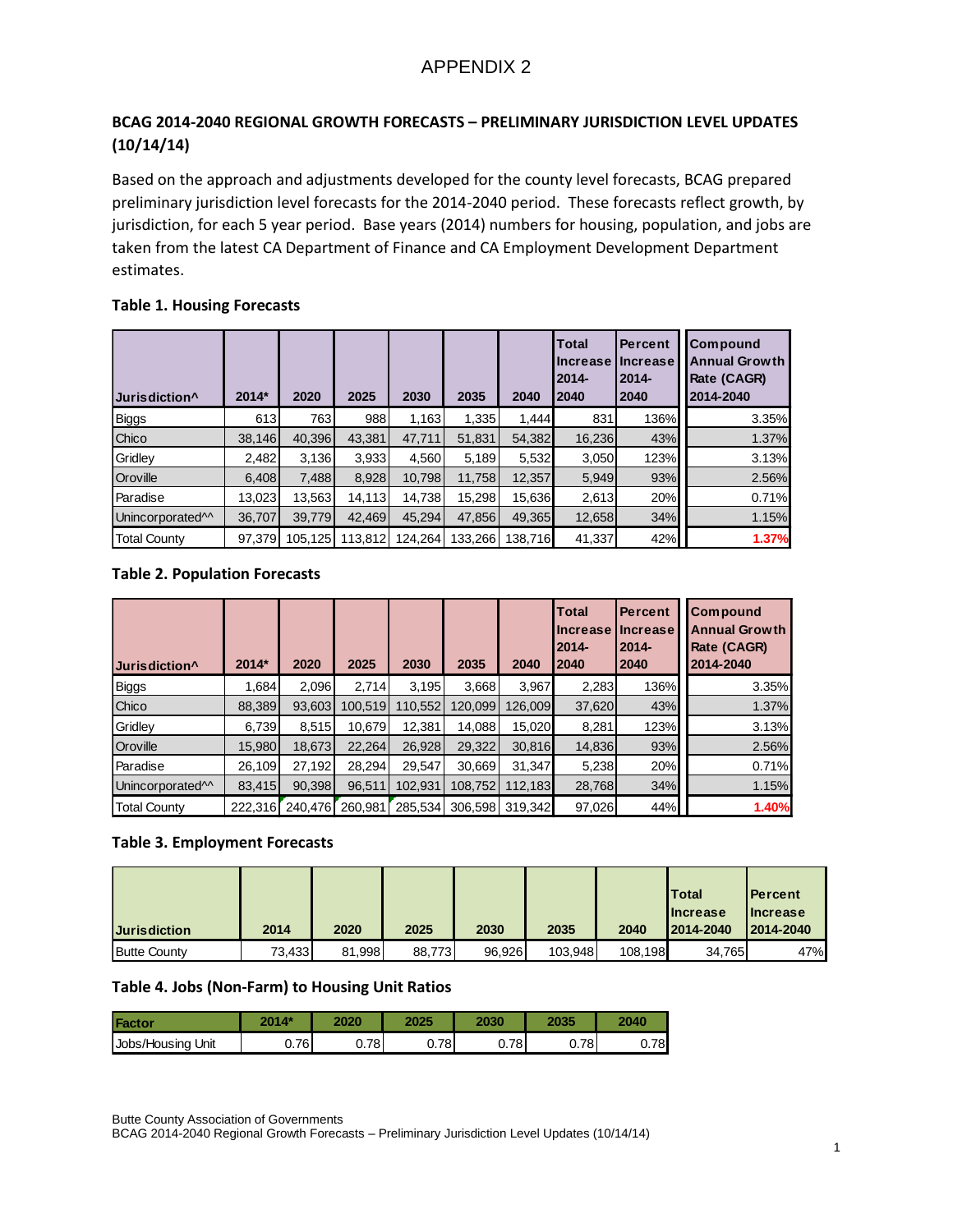# **FORECAST METHODOLOGY**

BCAG has prepared the forecasts using professionally accepted methodologies for long-range forecasting. Utilizing a "top down" approach, long-term projections prepared by the State of California were consulted for Butte County and used to re-establish control totals for the region. Additionally, a variety of data sources, including input from local jurisdiction staff, were reviewed and carried over from the 2010 forecasts and inserted at the local jurisdiction level, therefore incorporating a "bottom up" approach. Forecasts were then allocated into five year increments until the year 2040. Lastly, low, medium, and high scenarios were prepared for each forecasted category.

## **HOUSING**

The latest California Department of Finance (DOF) long range population and housing projections, as of June 2014, were analyzed for the period 2015-2040 for the Butte County region. These projections determine that the Butte County region will grow at a Compound Annual Growth Rate (CAGR) of 1.4%. This information was used to establish the control total for BCAG's medium forecast scenario.

BCAG then prepared a revise of the 2010 BCAG growth forecasts utilizing 2014 base line data and the long range forecasts from DOF. A "carry-over" of the forecasted growth from the 2010-2035 forecasts to the new 2014-2040 range was applied. An adjustment to the 2035 and 2040 forecast periods was then made to mirror the trend of the DOF forecasts at the Butte County level. Appendix #1 provides details regarding the county level adjustments. The information was then reviewed by local agency planning staff.

A similar approach was then applied at the jurisdiction level, taking into consideration the latest DOF information for each. Once compiled for all jurisdictions, the housing forecasts showed a regional CAGR of 1.37%. This information was used to represent the medium forecast scenario. Appendix #2 provides details regarding the local level adjustments. The information was then reviewed by local agency planning staff.

Based on a 0.2 percent incremental change between the established high and medium scenarios, a low and high housing scenario were developed using a CAGR of 1.17% and 1.57%. This incremental change is identical to that included with the 2010 forecasts.

## POPULATION

Population forecasts were prepared by applying average persons per housing unit to the housing unit forecasts. This method allows for the capture of variations in household for each jurisdiction. The average person per housing unit was prepared by dividing the 2014 DOF preliminary population estimates by the preliminary housing estimates for each jurisdiction. This method was applied to all scenarios.